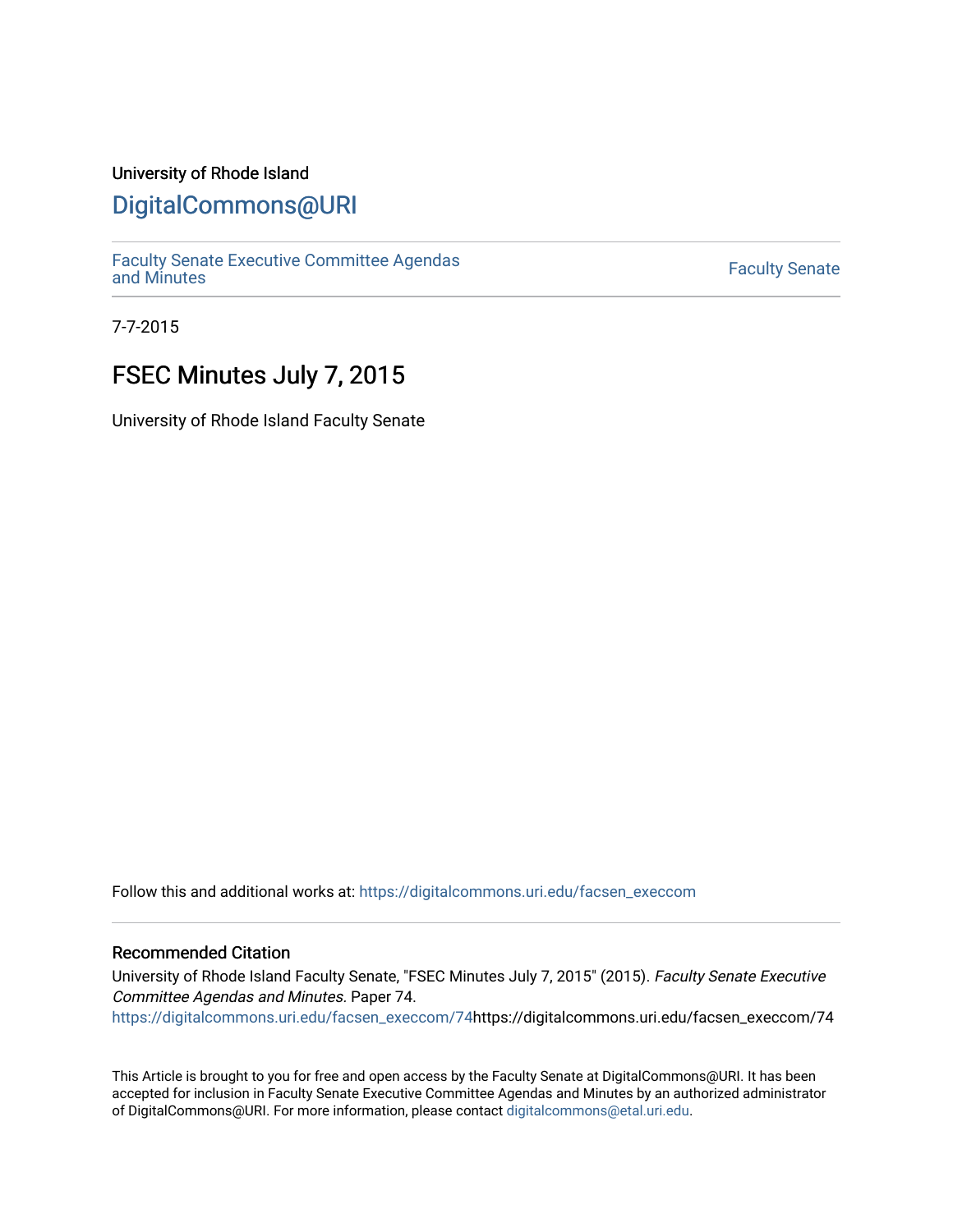# **THE UNIVERSITY** OF RHODE ISLAND

**FACULTY SENATE OFFICE**

### **Faculty Senate Executive Committee Meeting #5 July 7, 2015 9:00 – 11:00 AM**

#### **MINUTES**

- **1.** The meeting was called to order at 9:00 AM on Tuesday, July 7, 2015 in Pharmacy 205, Chairperson Rollo-Koster presiding. Senators Sullivan, Tsiatas, and Welters were present. Senator Kusz, Rarick, and Chairperson Rollo-Koster participated electronically.
- **2.** Minutes of FSEC Meeting #4, June 30, 2015 were approved.

### **3. ONGOING BUSINESS**

- **a.** The Committee discussed the ongoing implementation of the general education program. Discussion ensued about the potential changes to the program outcomes and concerns about the impact of these changes on the course submission process. The FSEC confirmed that it would await the requested Report to the Faculty Senate from the General Education Committee (GEC), ensure that the impact of any changes had had been circulated to the professional programs and, after review and consideration of the Report, decide on an appropriate action.
- **b.** The FSEC discussed consolidation of the Teaching Effectiveness Committee (TEC) and the Joint Committee on Online and Distance Learning (JCODL). The TEC had recommended that the FSEC review the charge of the TEC in light of the role of the new Office for the Advancement of Teaching and Learning. Ms. Neff was asked to communicate with the members of both committees (TEC and JCODL) and solicit their thoughts on the composition of a merged committee.

The FSEC discussed discontinuing the Admissions Advisory Board (AAB). Ms. Neff was asked to contact members of the AAB and inform them that the FSEC was considering this action.

The FSEC recommended that the Academic Standards and Calendar Committee be asked to evaluate the purchase of the plagiarism detection software, *Turnitin.*

The FSEC briefly discussed the role of administrators on joint and standing committees.